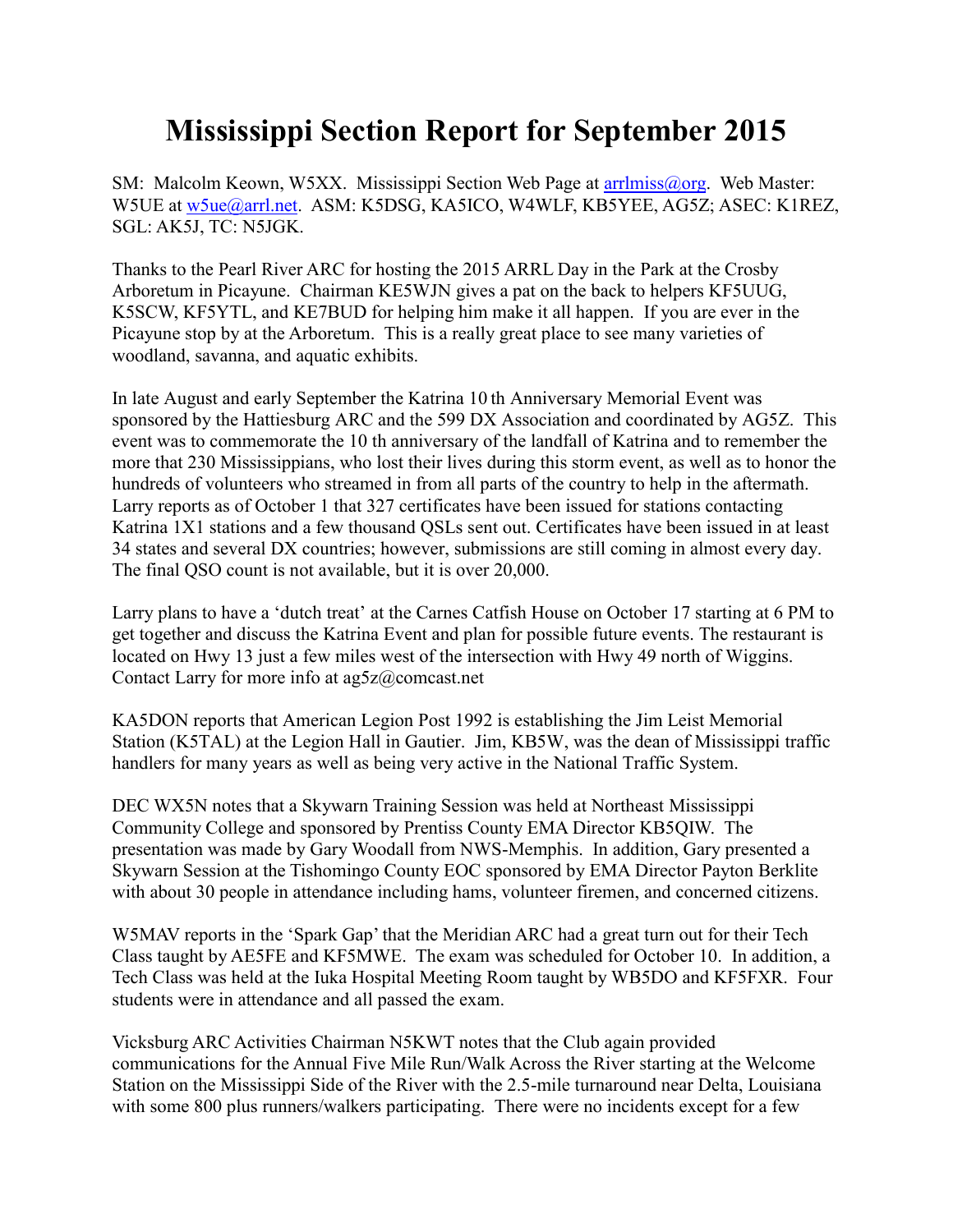riders not being able to complete the run and having to hitch a ride back to the starting point. Besides Don, VARC Members stationed along the race course were K5IMT, N5JGK, W5WAF, W5GLA, KG5JCO, and W5XX.

EC WB5CON reports that the Alcorn County ARES helped provide communication for the Austin Shoes with Rotary 5K footrace. This is the first time ARES had been asked to help with this annual race and was a last minute request. There were 250 registered runners with 177 crossing the finish line. ARES volunteers participating were John, AK4DI and Charles, KG5FTX. Charles is a new ham at the young age of 79 and this was his first public event to help out. He reported enjoying it very much. The race officials appreciated ARES help and would like for ARES to help next year.

N5AHM advises that the Mississippi Coast ARA is RADIOactive. Each month they hold a Ham Workshop Day for any Ham related problem. Anywhere from 5 to 20 Hams donate their time to help a fellow Ham, usually with antenna erection problems. Also Hams bring their problems to a volunteer ham's QTH for discussion, training, and problem solving. These are usually mobile antenna problems (mostly coax), cable construction, connector installation, use of SWR Analyzers, SWR meters, power meters, lightning, and grounding techniques, as well as construction of antennas. MCARA Members often proudly display their home made antennas (tape measure beams, emergency 20 and 40 antennas slung in the trees, J-Poles, and anything else they have), solar arrays, chargers, and emergency power systems.

Future MCARA Workshops include SDR use in DX, SDR's as spectrum analyzers, SWR nonantenna use (cable length, cable troubleshooting, C, L), constructing multiple antennas such as J-Poles (roll up and copper), Slim Jims, pipe verticals, wire dipoles, slopers, and inverted V's. The next big antenna project is a wire dipole for 3862/3925 MHz (4 to be built). In addition, MCARA has quarterly campouts thus far at Desoto National Forest and at the N5AHM QTH. The next campout is scheduled for Oct 23, 24, and 25 at the Airey Lake Campground in the Desoto National Forest. They are totally off grid for each campout.

Regret to report that the Mississippi Slow Net has secured. Thanks to W3TWD for acting as NCS and Net Manager for many years.

Welcome to the following new Hams in Mississippi in August and September: KG5IRA, James - Iuka; KG5IRT, Lance - Southaven; KG5IRU, Charles - Senatobia; KG5IUW, Brenton - Gulfport; KG5IUX, Jennifer - Gulfport; KG5IVL, Michael - Belden; KG5IWG, John - Pinola; KG5IXV, Dennis - Conehatta; KG5IYH, Jonathan - Pearl; KG5JAW, Brooke - Brandon; KG5JCL, Matthew - Lucedale; KG5JGM, Gerald - Columbia; KG5JHM, Daniel - Leakesville; KG5JHN, Michael - Biloxi; KG5JHO, Devin; KG5JIK, Joseph - Brandon; KG5JJJ, Daniel - Lucedale; KG5JJX, William - Pascagoula; KG5JJY, Charles - Clinton; KG5JKN, Thomas - Monticello; KG5JKO, Tony - Columbia; KG5JKP, John - Hattiesburg; and KG5JKQ, Steven - Sumrall.

Also welcome to the following new ARRL Members in August and September: AG5AE, Mitch - Columbia; KE5AIJ, Deanna - Maben; KG5AXH, William - Brandon; N5GJB, Clyde - Poplarville; KG5HGQ, Robert - Monticello; KG5HHE, Donald - Buckatunna; KG5HZU, Joseph - Tylertown; KG5IOV, Stephen - Brandon; KG5IXV, Dennis - Conehatta; WD5JNC, John -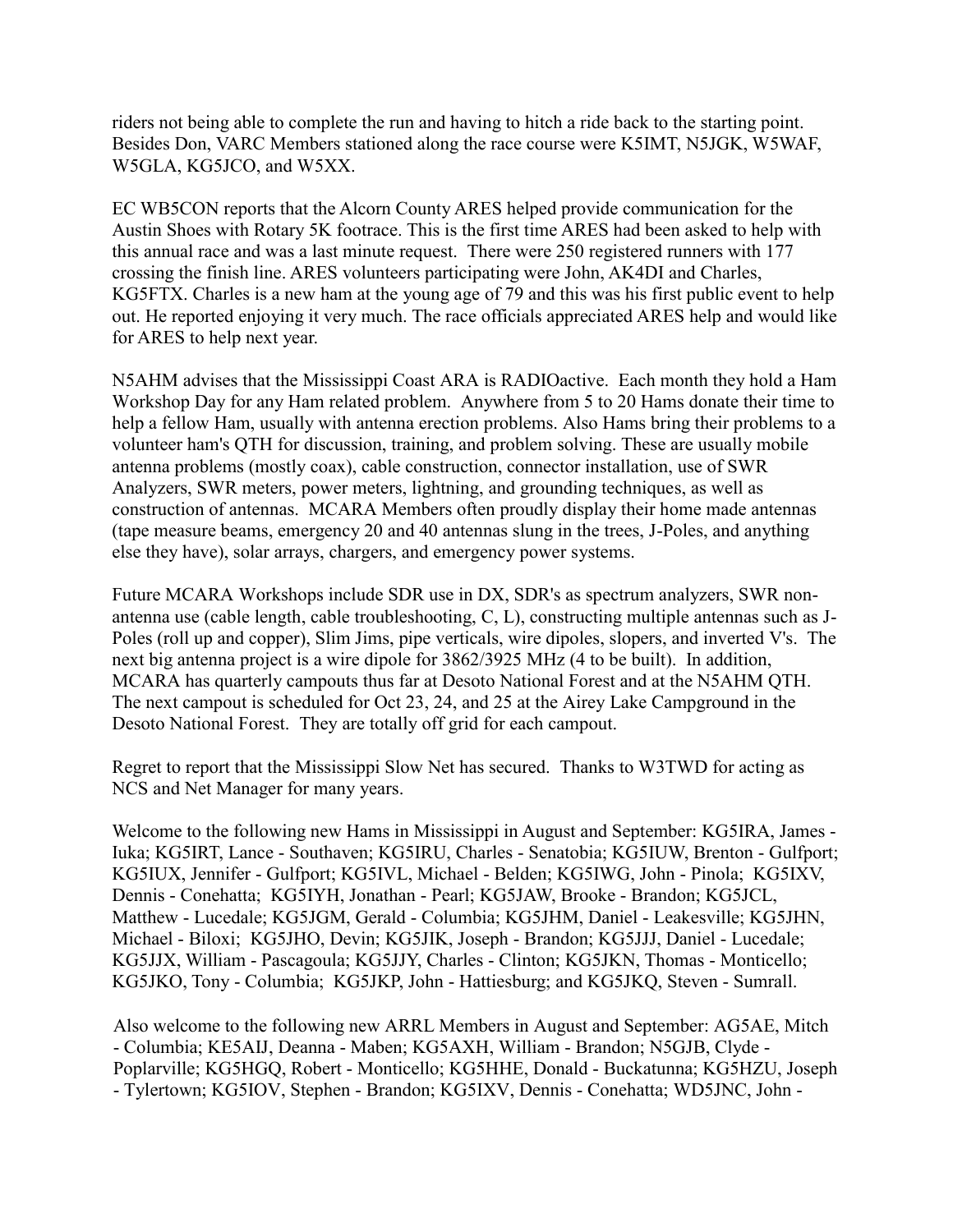Moss Point; WB5LVA, William - Tillatoba; N5MTW, Chester - Terry; KD5NYV, Emmett - Terry; AD5OW, James - Long Beach; KB4POA, Jerome - Corinth; KC5RSD, Larry - Picayune; KF5SHS, William - Biloxi; N0YPN, Steve - Perkinston; and KF5ZLA, Adam - Madison. As of September 30 ARRL Membership in Mississippi was 1,136 up 4 from last the last report on July 30. Thanks to all who promote ARRL Membership! Remember ARRL dues go up \$10 per year on January 1. Renew now!

And last but not least, welcome to WZ5Y as ADEC for Southeast Mississippi and KE7BUD as PIO.

Congratulations to the following on their upgrades: KG5EJC, Gregory - Union; KG5FYT, Daniel - Pelahatchie; KG5GWW, Mitchell - Olive Branch; KG5HBB, Kirk - Hattiesburg; KG5HGQ, Robert - Monticello; KG5IOU, Charles - Brandon; KG5IOV, Stephen - Brandon; KG5IXV, Dennis - Conehatta; KG5JCL, Matthew - Lucedale; KE5JHL, Stacy - Columbia; WA5OYU, Chauncey - Madison; KE5QIB, Charles - Ocean Springs; and KC9WVS, Daniel - D'Iberville.

ASEC/DEC/EC Monthly Reports for March 2015: WB5CON (Alcorn), N5MZ (Forrest), WX5N (NE MS/Prentiss/Tishomingo), K1REZ (ADEC), WX5SE (Itawamba), WA5TEF (Lee), and KB5VE (SE MS).

PIO Report: KF5ZCI

Club Newsletter/Reports (Editor): Delta ARES (K5JAW) and Meridian ARC (W5MAV)

Regret to report the passing of N5MH of Port Gibson.

HF Net Reports - sessions/QNI/QTC (Net Manager)

Magnolia Section Net 30/1023/8 (K5DSG) MS Baptist Hams Net 4/36/0 (WF5F) MSPN 30/2042/8 (K5NRK)

VHF Net Reports - sessions/QNI/QTC (Net Manager)

Booneville and Prentiss County Net 5/45/0 (WX5N) Capital Area Em Net 4/67/0 (K5XU) Delta ARES Simplex Net 4/20/0 (K5JAW) Hattiesburg ARC Emergency 2M Net 4/86/0 (K5TLL) Hattiesburg ARC 10M Simplex Net 4/36/0 (K5TLL) Hattiesburg ARC 2M Simplex Net 1/10/0 (K5TLL) Itawamba County ARES 4/63/4 (WX5SE) Jackson County Em Net 26/495/0 (K5MOZ)